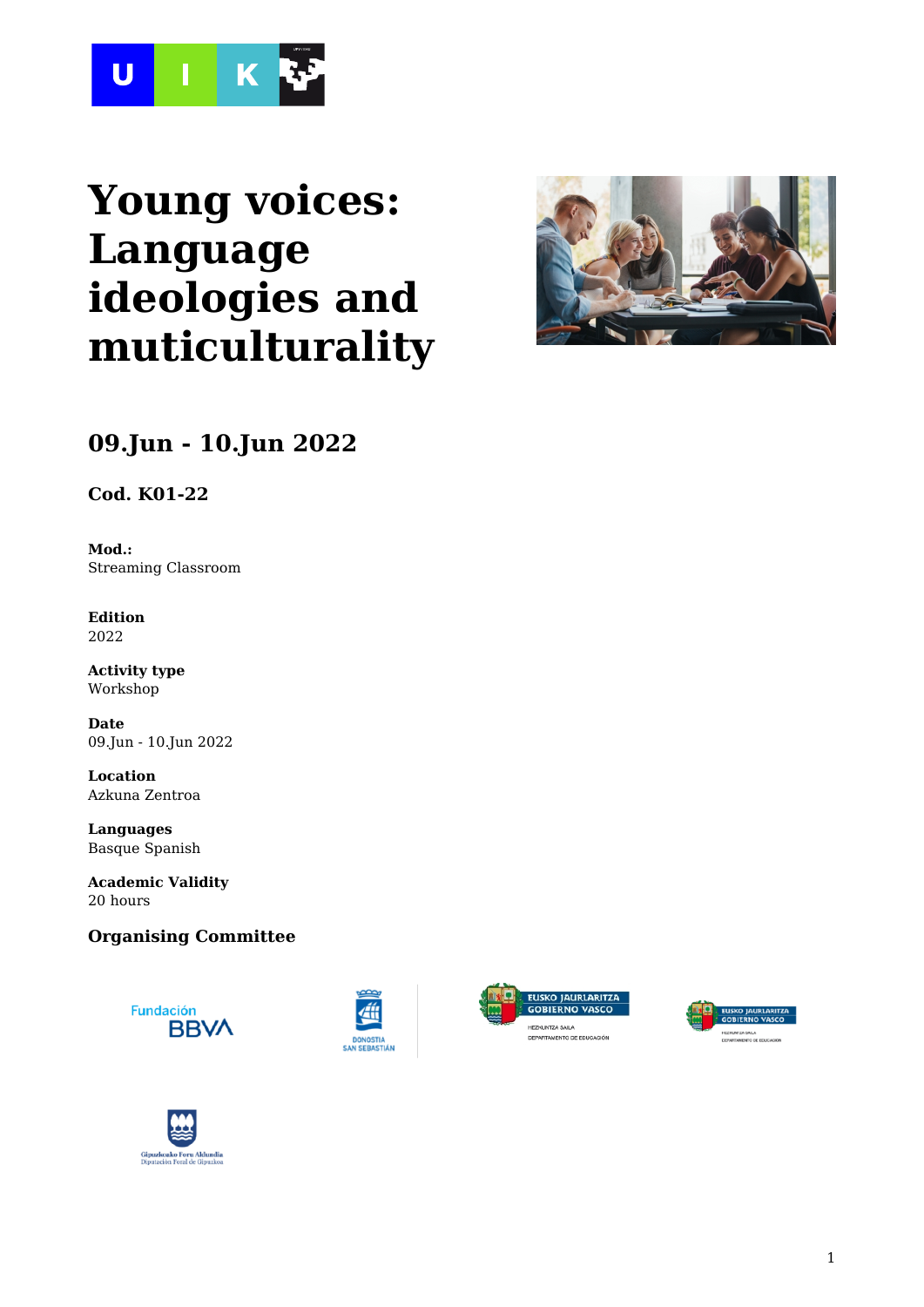

### **Description**

In this seminar we will talk about the linguistic ideologies of young people, focusing mainly on young speakers of minority languages.. For those young people who live their daily lives in multicultural contexts, what social significance and function do languages such as Basque, Catalan or Galician have? what place do these languages occupy in their daily cultural activities, in their local world and in virtual interaction? What influence do new transnational ideological and cultural currents have on their linguistic choices? and on the vision they have about their languages?

The seminar will focus on studies on Basque youth and Basque language, but will also feature the participation of internationally renowned researchers who will expand the debate to the case of Catalan, Irish and Galician.

#### **Objectives**

At the seminar we would like to create a space for reflection and debate. Our intention is to make a shared reflection on the state of the matter and also on the future lines of research in the field of youth linguistic ideologies. At the same time, we are convinced that it can also be a source of ideas for new language policies aimed at young people. Therefore, among the guests and participants will also be members of organizations related to language planning.

The seminar also aims to give young people a voice to participate in the panel discussions. To this end, a round table consisting only of young people and led by young researchers involved in action research activities will be held.

#### **Course specific contributors**





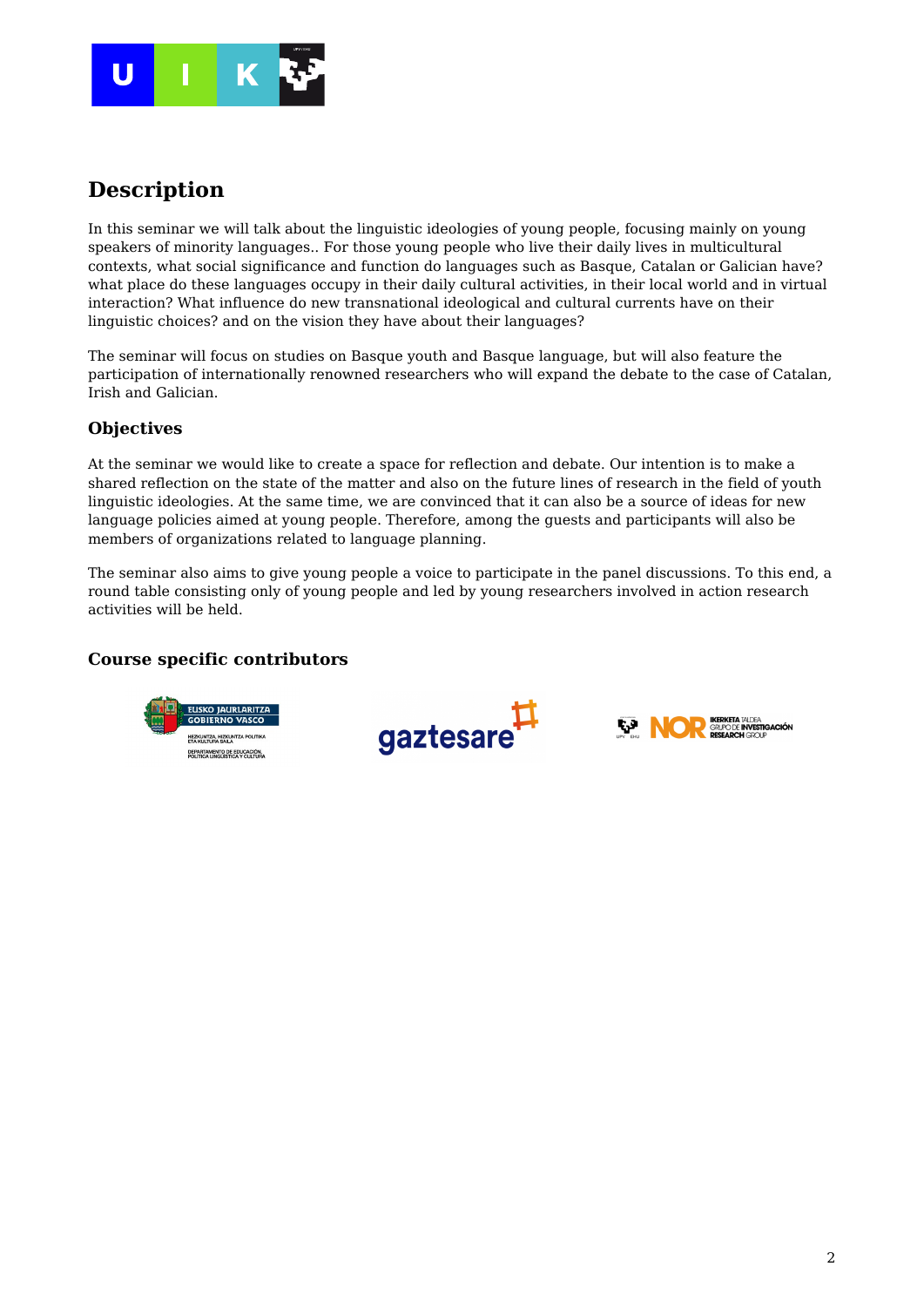

### **Directors**



**Agurtzane Elordui Urkiza**

EHU

The researcher and professor Agurtzane Elordui works on the field of Sociolinguistic applied to the media. She teaches on language and communication at the degrees and masters of the Faculty of Social Sciences and Communication. Her research interests are focused on sociolinguistics and media discourse studies. Her current research interests include language ideologies, minority languages, multilingual practices in social media, stylization in audio-visual discourse, and sociolinguistic and ideological change among Basque youth. Nowadays she is a member of the NOR Research Group (IT881-16). Within that research group, and in collaboration with the University of Navarre and the CNRS of France (University of Bayonne), she is the principal researcher of the Project Gaztesare, Multilingualism and glocal identities among Basque youth in the social networks since 2018.



**Josune Zabala Alberdi**

Eusko Jaurlaritza, Hizkuntza Ikerketa eta Koordinaziorako Zuzendaria

Hizkuntza Ikerketa eta Koordinaziorako Zuzendaria Eusko Jaurlaritzan. Euskal Filologian lizentziatua (EHU, 2002), Hizkuntzen aditu titulua eskuratua (Mondragon Unibertsitatea, 2005) eta Euskal ikasketetan doktorego programa eta ikerketa gaitasuna burutua (EHU, 2008). Lan ibilbidean, euskara eta bere irakaskuntzaren alorra landu du, batez ere: helduen euskalduntzean euskara irakasle eta trebatzaile (AEK eta udal euskaltegiak, 1999-2004); Euskara Biziberritzeko planetan aholkulari (Azpeitiko euskara patronatua, 2004-2005), eta Mondragon Unibertsitatean irakasle (HUHEZI fakultatea, 2004-2008 eta 2012-2014). Ikerketari dagokionez, HIJE taldeko (Hizkuntzaren jabekuntza eta erabilera) eta Eusko Ikaskuntzako Hezkuntza saileko partaide ere bada, eta Soziolinguistika Klusterrean ahozkotasunari buruzko ikerketa eta formazio ezberdinak gauzatu ditu. Hizkuntza Ikerketa eta Koordinaziorako Zuzendari lanetan dihardu egun Eusko Jaurlaritzan.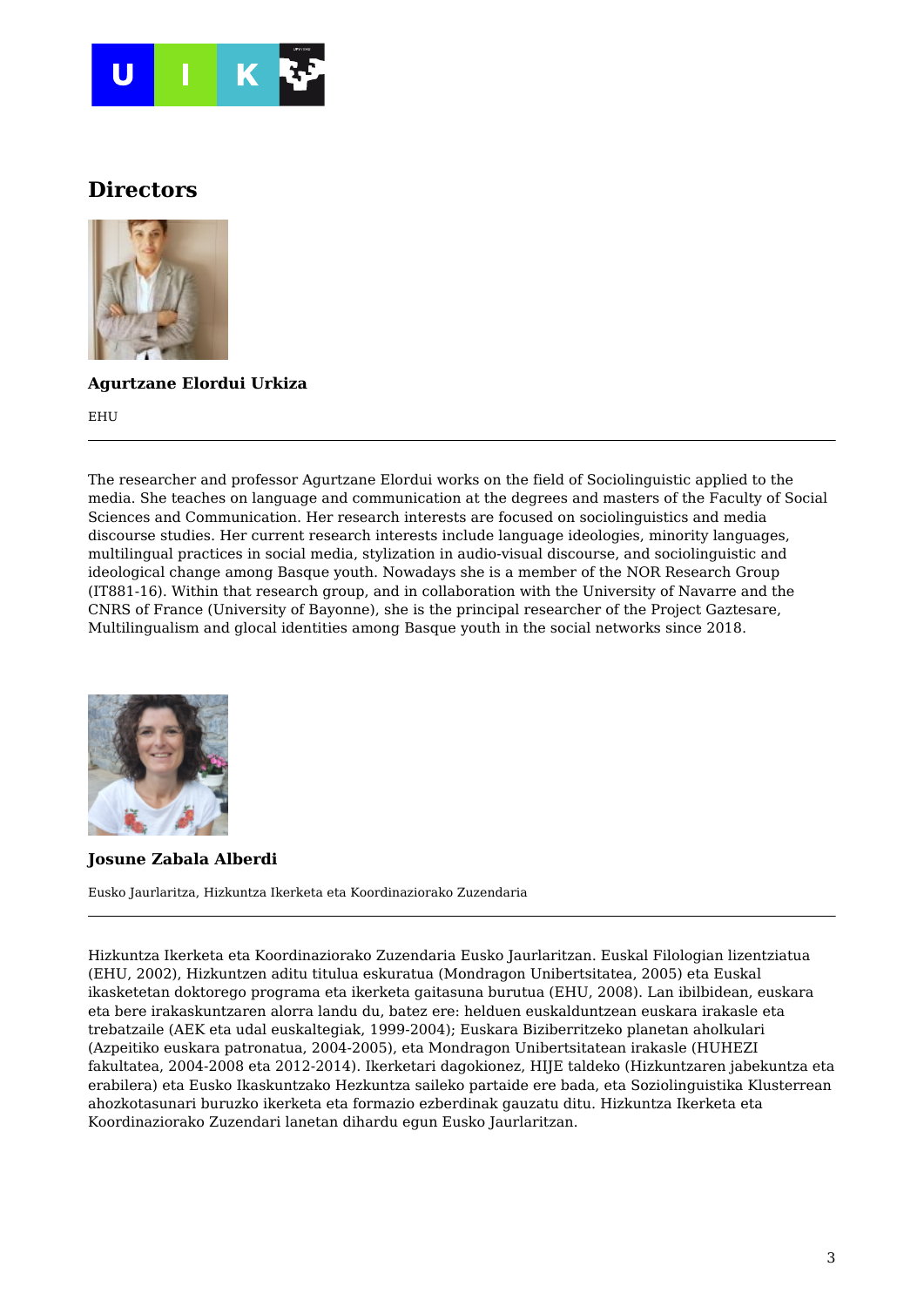

### **Teachers**



#### **Jokin Aiestaran Etxabe**

Jokin Aiestaran is a lecturer in the Basque Language and Communication Department at the Faculty of Social and Communication Sciences of the University of the Basque Country (UPV/EHU), and a member of NOR research group. He has worked on the fields of multilingualism and education, language attitudes and linguistic landscape, and currently, within the Gaztesare project, he is examining the multilingual practices of young Basques on social networks with a focus on language ideologies and identities. In this last line of research, his most recent publications are "Basque in Instagram: A scalar approach to vernacularisation and normativity" (with Agurtzane Elordui, Journal of Sociolinguistics, 2022), "How to be authentic in Instagram? Self-presentation and language choice of Basque university students in a multi-scalar context" (with Agurtzane Elordui, Pragmatics, 2022), and "Euskal gazteen identitate digitalak: benetakotasunaren eraikuntza sare sozialetan" (with Agurtzane Elordui and Libe Mimenza, in the book Gazte eleaniztunak: mintzalari eta mintzagai, 2022).



**Borja Alonso Vaamonde**

Student. University of Deusto

Borja Alonso Vaamonde Deustuko Unibertsitateko Hizkuntza Modernoak graduan lizentziatua, Literatura Ikasketetako aipuarekin. Graletan "Representations of Childhood in Seamus Heaney's \_Death of a Naturalist\_". Unibertsitatean "Bilbo Handiko unibertsitate-ikasleen mundantza prozesuak" ikerketan ikerketa-kide moduan parte hartu du. Horrez gain, musikari independientea da, eta kolaboratzaile gisa dabil lanean ANAYA Haritza argitaletxean.

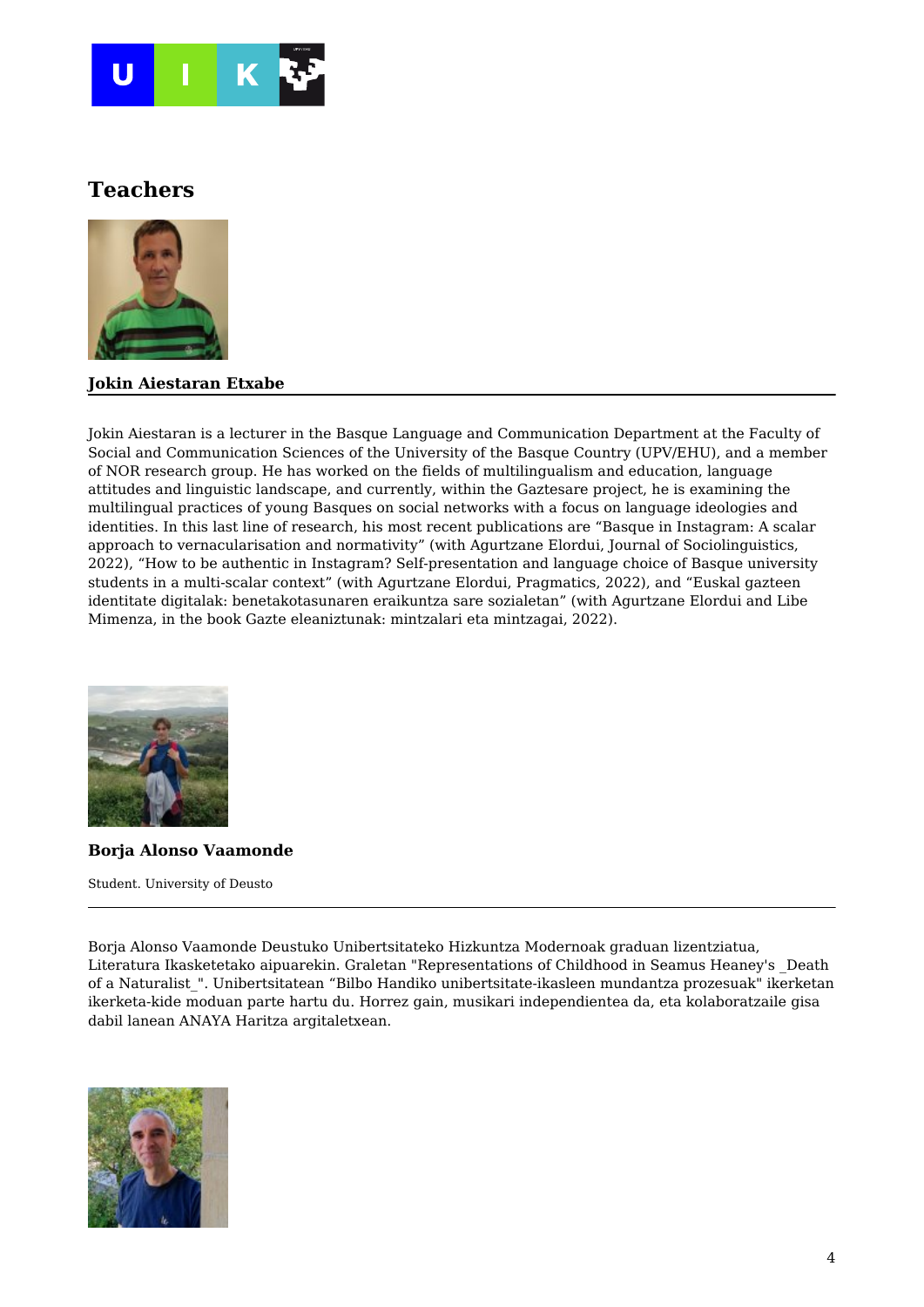

#### **Jaime Altuna Ramírez**

UPV/EHU

Gizarte Antropologian graduatua UPV/EHUn eta "Ikasketa Feministak eta generokoak" masterra burutua. Ibilbide profesional luzea (1994. urtetik aurrera) garatu du haur eta gazteen heziketarako programetan, mota ezberdinetako lanak burutuz: kale antzerkia haurrentzat, telebistako haur saioen produkzio lana, ipuin kontalaritza, irakurketa sustatzeko programak, udalekuak, aisialdi zerbitzuen antolaketa eta kudeaketa, aisialdiko begiraleen formazioan... Ibilbide horretan heziketa, jolasa eta hizkuntza uztartzen zituzten egitasmoetan aritu zen eskuhartze programa, argitalpen, hitzaldi, formazio eta ikerketa eginez. 2017tik UPV/EHU-n lanean ari da. Une honetan Soziologia eta Gizarte Langintza Saileko irakasle da eta, ikerketari dagokionez, AFITeko (Antropologia Feminista Ikerketa Taldea) kide da. Bere ikerketa-ildoak, batez ere, hizkuntza- antropologia, haurtzaro eta nerabezaroaren antropologia eta antropologia feministarekin lotuta daude.



#### **Estibaliz Amorrortu Gómez**

Deustuko Unibertsitatea

Estibaliz Amorrortu Euskal Filologian lizentziatua (Deustuko Unibertsitatea) eta Hizkuntzalaritzan doktorea (University of Southern California) da. Euskara Batuarekiko jarreren inguruko Doktorego tesia egin zuen (2000). Gaur Deustuko Unibertsitateko Euskal Hizkuntza eta Kulturako graduan Soziolinguistikaren inguruko gaiak irakasten ditu. Bere argitalpenetan gai hauek landu ditu: hizkuntza aniztasuna, diskurtsoaren azterketa, hizkuntza-praktikak eta ideologiak, besteak beste. Azken urteotan erdaldunen eta euskal hiztun berrien euskararekiko jarrerak, euskal hiztun berrien esperientziak, jarrerak eta identitateak eta, azkenaldian, gazteek euskararen aldeko mudantza-prozesuak burutu ditzaten baldintzak sortzeko ekintza-ikerketa partehartzaile baten dihardu, "Kontzientzia linguistiko kritikoa eta hiztunen agentzia: berdintasun soziolinguistikorako ekintza-ikerketa (EquiLing-Basq)" (PID2019-105676RB-C42 / AEI / 10.13039/501100011033) izeneko proiektuko IN delarik.



**Miren Artetxe** University of the Basque Country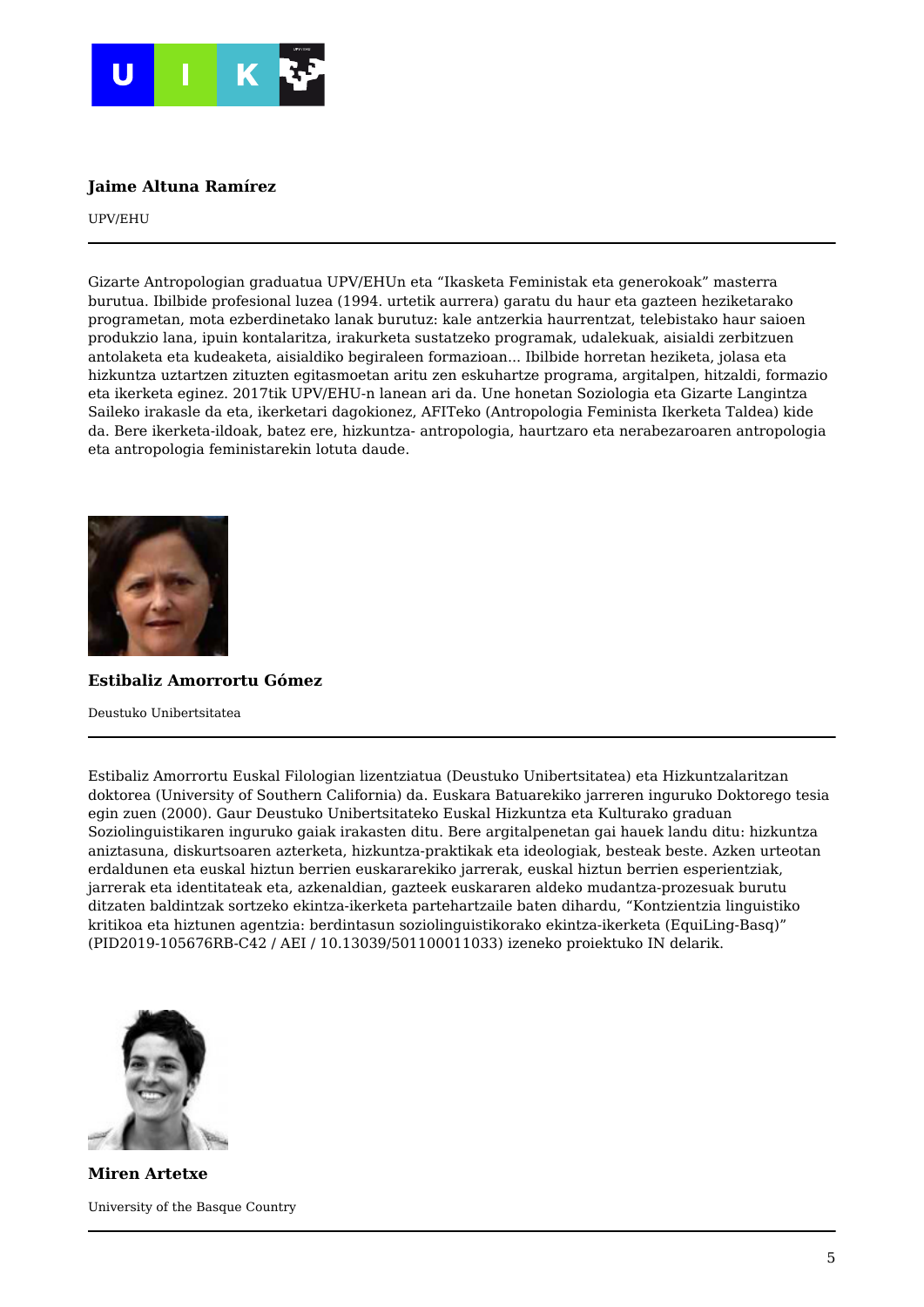

Miren Artetxe Sarasola (Hendaia, 1985) has a degree in Basque Philology from the University of the Basque Country (UPV/EHU). Her doctoral thesis was defended in 2020 within the framework of the Doctoral Program in Society, Politics, Culture of the UPV-EHU, under the title: "Linguistic itineraries of the young participants of the bertso-eskolas of Iparralde. Youth identities, linguistic itineraries and legitimation processes". Her research áreas are linguistic anthropology and sociolinguistics, and she mainly studies youth linguistic practices and ideologies. She currently works as an adjunct professor at the Faculty of Philosophy Education and Anthropology of the UPV/EHU, in the Department of Didactics of Language and Literature, and she is a member of the NOR research group.



**Leire Cancio Orueta**

Beta, Socia fundadora

Agirre Lehendakaria Centerren proiektuen kudeatzailea. Berrikuntzaren ikuspegi etnografikoa ulertzeko ikerketa-proiektuetan dabil, eta berrikuntza irekiko plataformen ikuspegia oinarri duten esku-hartze proiektuak koordinatzen ditu. Ekonomia eta Enpresa Zientzietan lizentziaduna da (Deustuko Unibertsitatea), eta Psikologian lizentziaduna (UNED). Eskarmentu luzea du euskararen normalkuntzan, eta 18 urtez aritu zen Elhuyarren lanean. Bertan, arlo desberdinetan aritu zen, kudeaketarekin lotutakoak: zientziaren dibulgazioan batetik; eta kudeaketan orokorrean bestetik (komunikazioan eta marketinean, eta pertsonetan). Azken zazpi urteak zuzendari nagusi gisa jardun zuen.



**Paul Elizondo Kortazar**

Student. University of the Basque Country

Paul Elizondo Kortazar, student of the Faculty of Communication and Society of the UPV. I studied a higher degree of marketing in Vitoria/Gasteiz. The final project was a real tourist project in the Ayala region, along with the municipalities of Amurrio and Orduña. I was a student selected through a company called Demola. Graduated in Advertising and Public Relations in 2021 in CSC faculty. I did the GFR on the management of information in international organizations, focusing specifically on the management of information about Coyugoslavia by WHO and EMA. This year, I'm about to finish my degree in journalism, and the latest graduate work is a report on the evolution of Bermeo fishermen and evils for 50 years in implementing education and new technologies. Highlighting their current social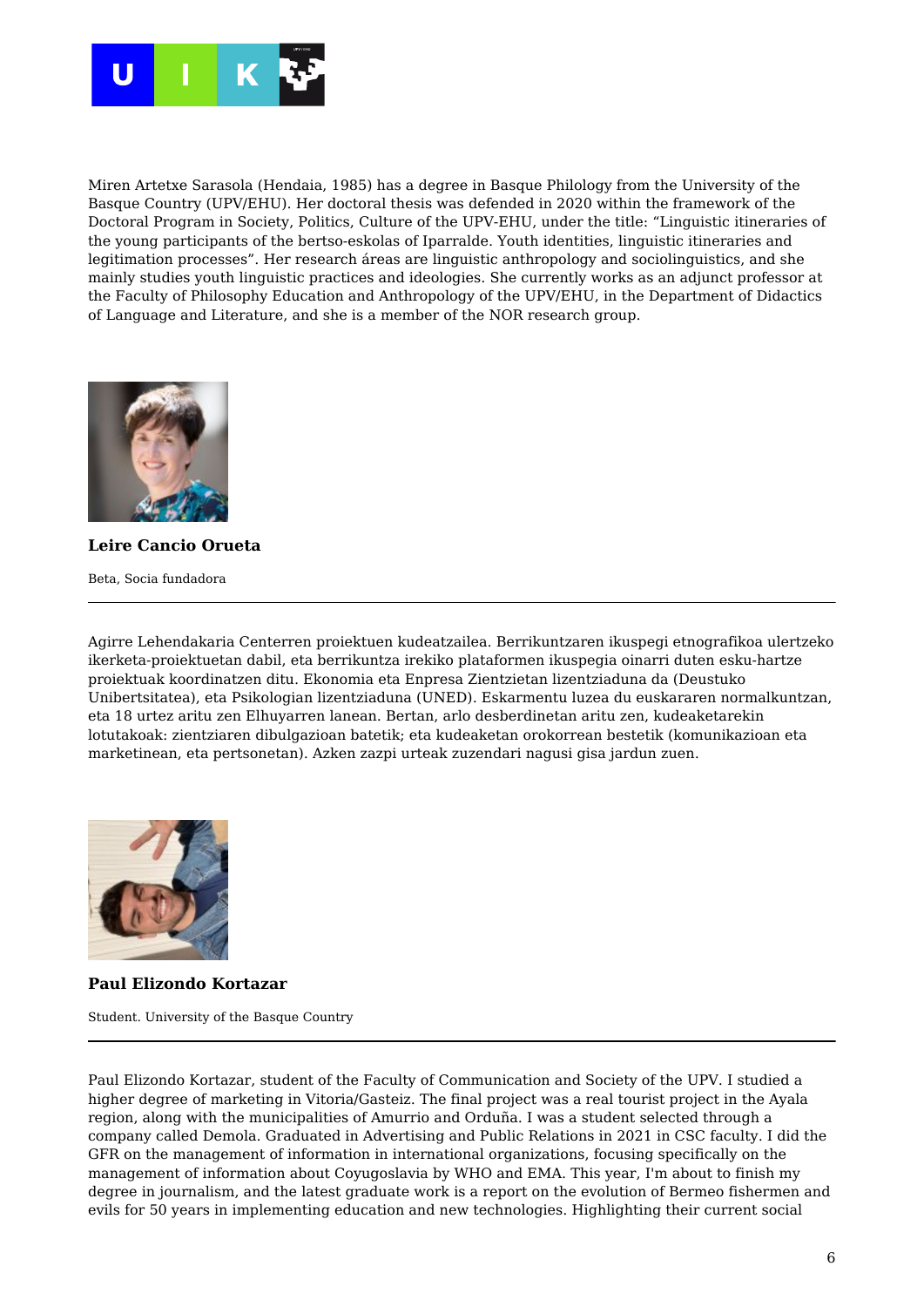

recognition. In 2017 and 2018, I was an announcer at GDKO irratia, which today is called Mozolo Irratia.



**Avel-lí Flors Mas** Universitat Oberta de Catalunya

Avel·lí Flors-Mas (Castelló de la Plana, 1988). Tenure-eligible lecturer in Sociolinguistics and Language Policy at the Department of Catalan Philology and General Linguistics at Universitat de Barcelona, member of the steering committee of CUSC-UB (Research Centre for Sociolinguistics and Communication at UB), and assistant professor at Universitat Oberta de Catalunya. He earned a PhD degree in Catalan Studies from UB, with a dissertation about the role of linguistic ideologies and practices in the construction of the social identities of Catalan and Valencian teenagers. His lines of enquiry include the sociolinguistics of the youth, the sociolinguistics of immigration, demolinguistics, and language policy and planning, with a focus on the field of education. From 2019 he has been a member of the steering committee of the Catalan Society of Sociolinguistics (SoCS), affiliate of the Institute for Catalan Studies.



**Estitxu Garai Artetxe**

University of the Basque Country

Estitxu Garai Artetxe holds a PhD in Audiovisual Communication and Advertising and is a lecturer at the University of the Basque Country. She previously holds a degree in Advertising and Public Relations and a Masters in Social Communication. She has been a Visiting Researcher at the Public University of New York and in Ireland, at the University of Limerick. Her research has focused on minority languages and feminism; the main research topics have been bilingual advertising and patriarchal regeneration mechanisms. She currently leads a team that studies language branding. On the other hand, she has been a member of the Board of Directors of Berria Group. She is an activist of various social movements and also works as a political analyst in the Basque media: Argia, ETB1, ETB2, Euskadi Irratia and Hamaika TB among others. In addition, in his professional career, she has been a communications consultant for various companies and public administration.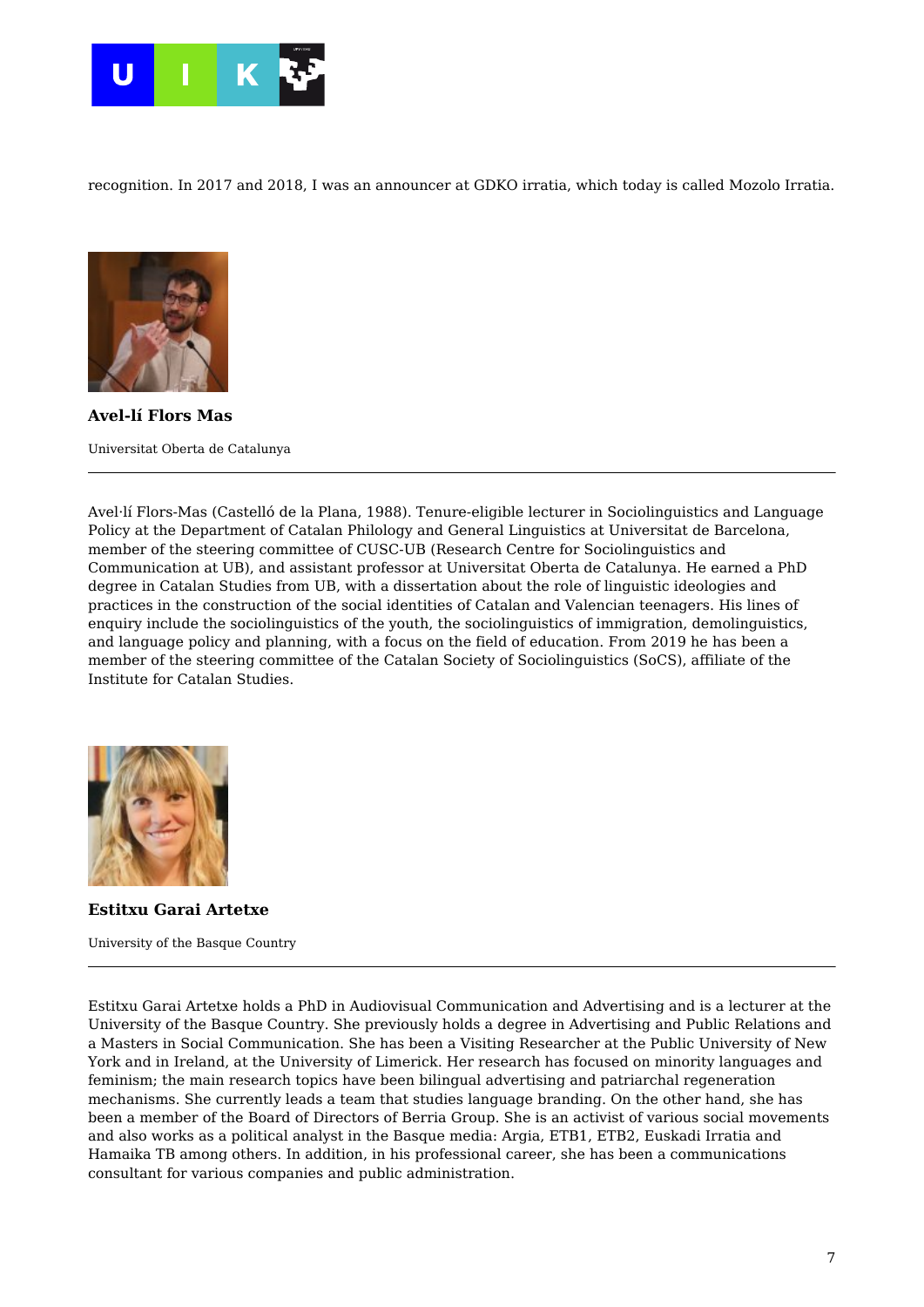



#### **Jone Miren Hernández García**

UPV/EHU

She holds a bachelor's degree in Information Sciences and Social and Political Sciences from the University of the Basque Country (UPV/EHU). In 2005 she defended her doctoral thesis in the Department of Philosophy of Values and Social Anthropology (UPV/EHU) titled "Euskara, comunidad e identidad: elementos de transmisión, elementos de transgresión", a work acknowledged through it receiving the First Marqués de Lozoya Prize awarded by the Spanish Ministry of Culture. Besides the degrees cited she has also undertaken postgraduate training in the following fields: Basque Culture, Gender and Equality Politics and Sustainable Development. For several years she was a technician in social and market research in a consultancy and, later, went on to work as the Equality Technician for the Tolosa Town Council in Gipuzkoa. She has researched questions linked to the Basque language (Euskara) and culture, young people, free time and sport; principally from a feminist and gender perspective. Her latest publications have been related to bertsolaritza or the oral improvisation characteristic of the Basque Country. She is currently an assistant lecturer in Social Anthropology at the UPV/EHU and Director of the Mikel Laboa Chair.



**Marina Massaguer Comes**

Universitat Oberta de Catalunya

Marina Massaguer Comes holds a degree in Catalan Philology from the Universitat Rovira i Virgili of Tarragona. She has obtained the Postgraduate Degree in Correction and Linguistic Quality from the Universitat Autònoma de Barcelona and the Postgraduate Degree in Management of Linguistic and Cultural Diversity from the Universitat Oberta de Catalunya. She was a lector in Catalan at the University of Oxford between 2012 and 2015. She is part of the team of sociolinguists at the Center for Research in Sociolinguistics and Communication of the Universitat de Barcelona (CUSC-UB), from where she has coordinated, among others, the reports "Arguments to promote the use of Catalan among young people", "Catalan, youtubers and instagramers: A starting point to promote the use of the Catalan language" and "Contexts, motivations and strategies for successful Catalan learners at the Consorci per a la Normalització Lingüística", written jointly with Avel·lí Flors-Mas and F. Xavier Vila. She is currently finishing her PhD research "Non-Catalan speakers in Catalonia: social identities, inequalities and the Catalan language" at the Universitat Oberta de Catalunya.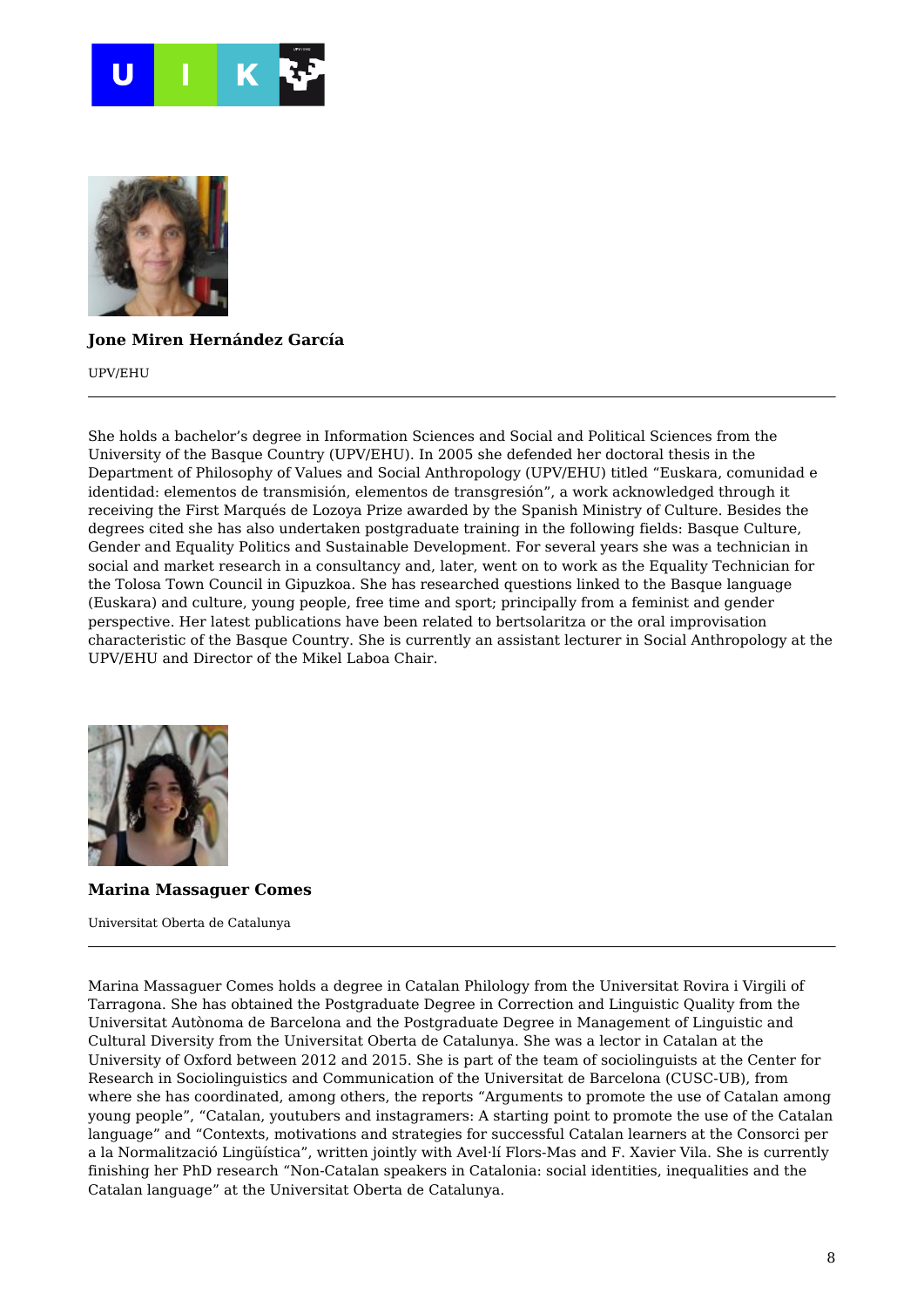



#### **Yolanda Olasagarre**

EIBZ

Soziologia eta Zientzia Politikoetan Lizentziatua (Deustuko Unibertsitatea, 1989). Hizkuntza-Plangintza Graduondoko Unibertsitate-Diplomatua (EHU, 1994). "Adimen gaitasun handiko ikasleen diagnostikoan eta heziketan" Unibertsitate-aditu titulua (UNED, 2011). 2006an hasi nintzen Euskararen Irakaskuntzarako Baliabide Zentroan (EIBZ, Nafarroako Gobernua, Hezkuntza Departamentua) jarduneko irakasleen prestatzaile gisa zenbait formazio sortu eta ematen. Batez ere, honako arlotan aritzen naiz: ikasleen ahozko komunikazio gaitasunean, ikasleen hizkuntzarekiko motibazioan eta adimen gaitasun handiko ikasleen arretan. Prestakuntzaz gain irakasleei baliabideak eta laguntza eskaini behar zaiela sinetsita nago eta horregatik sortu ditugu Ahozko hizkuntza irakastea webgunea eta Motibazioa Sustatzeko Baliabideak bloga. Eta arlo horiek ikerketarekin lotzea beharrezkoa dela pentsatuta DBHko ikasleen hizkuntza atxikimendua hobetzeko ikerketa eta esku-hartzea burutu genuen 2016an. Adimen gaitasun handikoen gaiarekin lotuta blog pertsonala.



**Ane Ortega Etcheverry**

Begoñako Andra Mari Irakasleen Unibertsitate Eskola

Ane holds a degree in Spanish Philology by the University of Deusto, a MA in Translation Studies by Warwick University and a PhD in Sociolinguistics and Hispanic Studies by the University of London. She is a lecturer at Begoñako Andra Mari Teacher Education college. Before that she worked in the area of Spanish as a Foreign Language in a number of British institutions, and at HUHEZI, University of Mondragon. Her teaching activity focuses in the area of language teaching in bi/multilingual contexts and in second language learning and teaching. Her research activity focuses in the field of socioliguistics of minoritised languages and language education in multilingual contexts. She is part of the ELEBILAB research group of the University of the Basque Country and also a member of the Steering Committee of the European COST Action IS1306 "New Speakers in a Multilingual Europe: Opportunities and Challenges". She is a member of the UNESCO Chair of World Language Heritage of the UPV/EHU.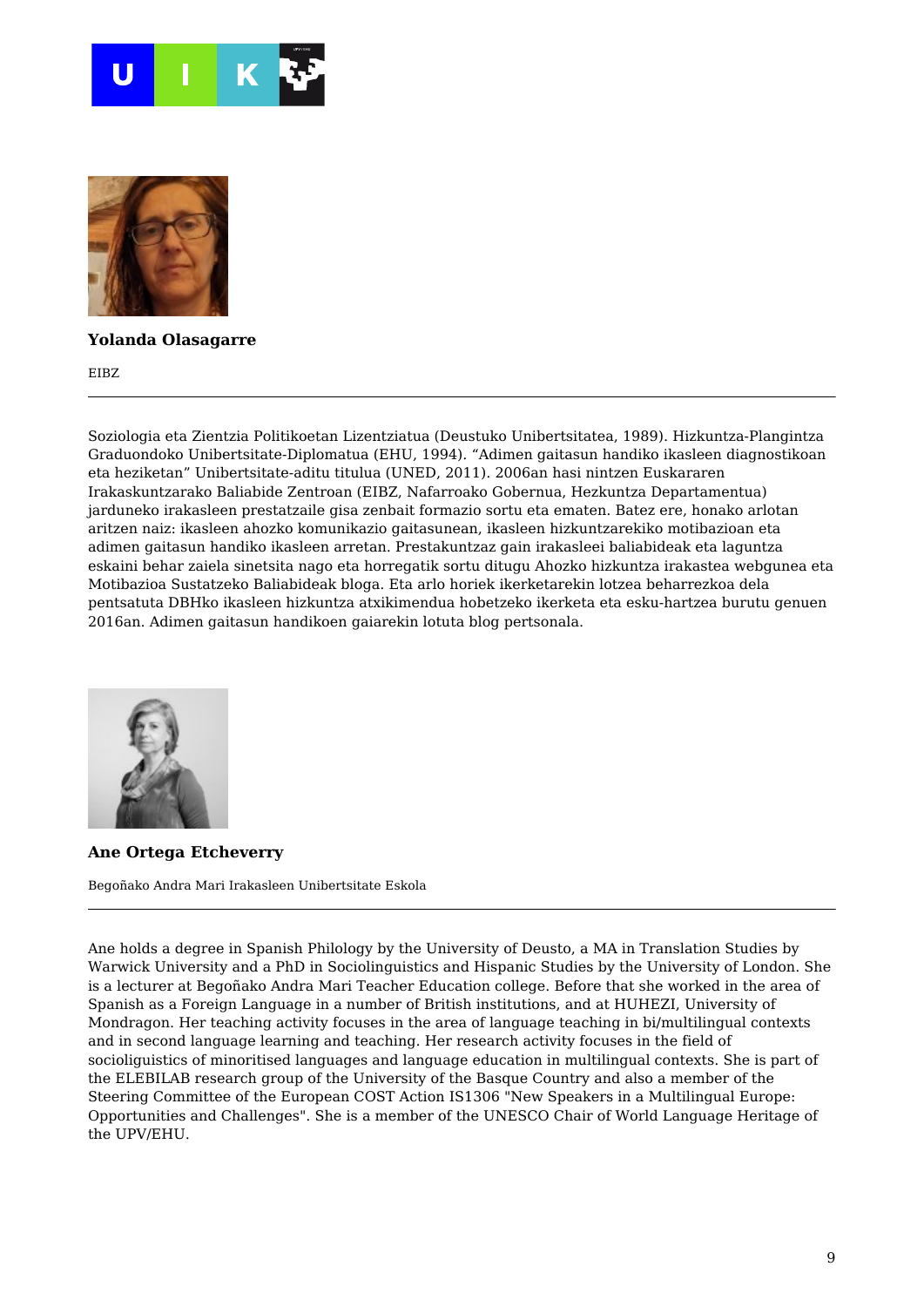



#### **Elixabete Perez Gaztelu**

Deustuko Unibertsitatea

Professor (2002) at the University of Deusto. Member of the interdisciplinary communication research team (IT1212-19, group A, Basque Government (2019)). She is currently director of the Basque Studies Institute of UD. Corresponding member of Euskaltzaindia (2006). In his doctoral thesis Published in 1995. 'Koldo Mitxelenaren euskara noranahikotzea: aitzindariak, hiztegia eta hizkuntzalaritzako hitz berezituen azterketa' she analyzed the linguistic ideology and terminological creativity of Luis Michelena (1915-1987). From 1994 to 2004 he published on Lexicology and standardization of the Basque language, and participated in coordinated research projects (MINECO), of a comparative interlinguistic nature, together with universities of the Basque Country, Catalonia and Madrid. She is currently participating in the coordinated project Equiling (Critical Linguistic Awareness and Speakers Agency: Action-Research for Sociolinguistic Equality). His research focuses on the linguistic communication practices of young Basques. Started with the project Communication skills from baccalaureate to university: study of communication skills.



**Joan Pujolar Cos** Universitat Oberta de Catalunya

Joan Pujolar (Olot, 1964), Llicenciat in Anglo-Germanic Philology (1987) and Catalan Philology (UA Barcelona, 1988), MA Language Studies (1991) and PhD (1995, Lancaster University). Associate Professor and current director of the Doctoral Program in Information and Knowledge Society at the Universitat Oberta de Catalunya. Director of the Research Group on Language, culture and Identity in the Global World. President of the Catalan Society of Sociolinguistics and Vice-chair of the ISCH COST Action IS1306 "New Speakers in a Multilingual Europe: Opportunities and Challenges". His research focuses on how language use is mobilized in the construction of identities and its implications for access to symbolic and economic resources. He has conducted research on the use of Catalan amongst young people, immigrants and in the economic sector, particularly in tourism and heritage contexts, as well as on multilingualism and gender. He now leads a project on "new speakers" and the experience of peo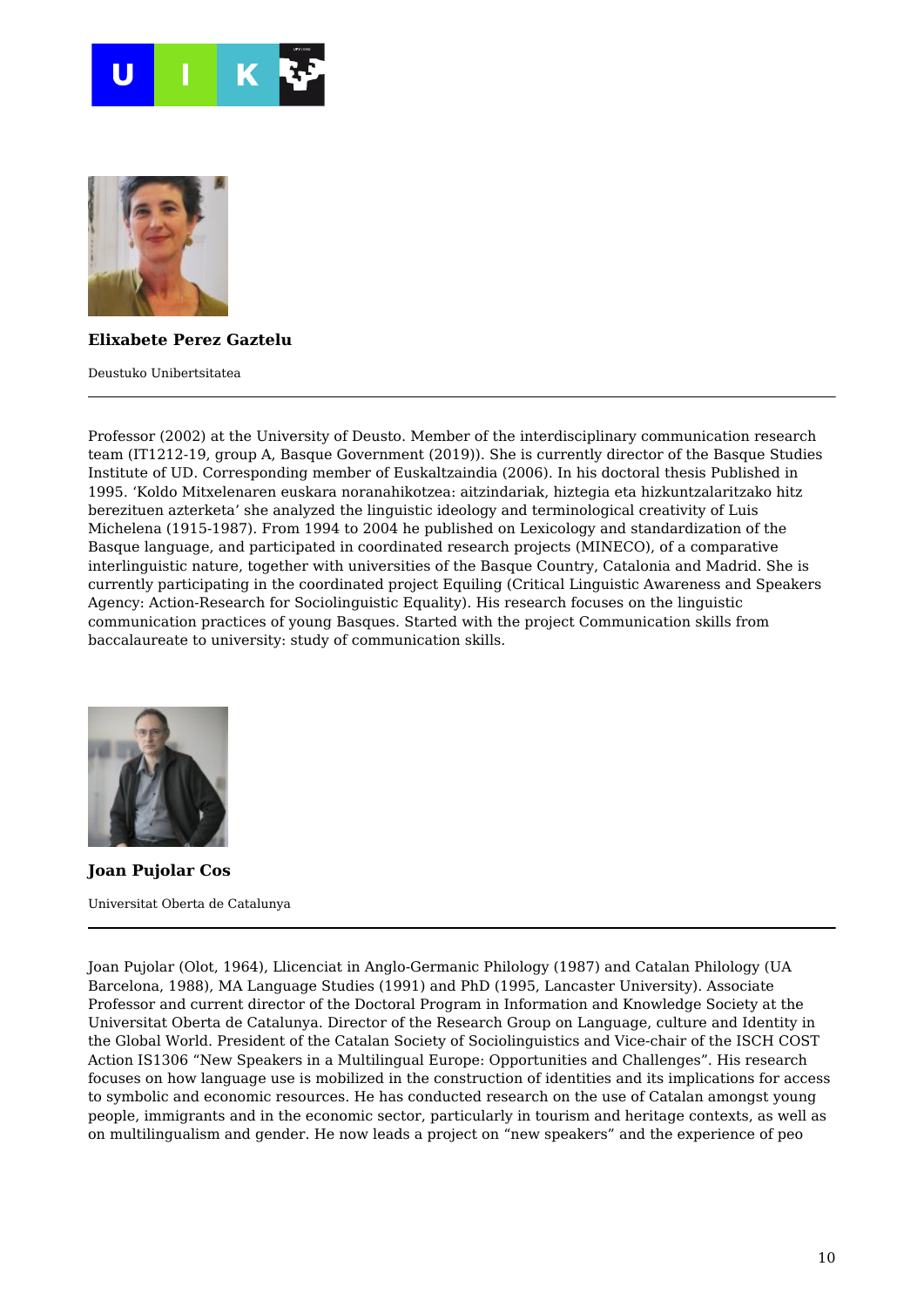



#### **Fernando Ramallo Fernández**

Universidade de Vigo

Fernando Ramallo (Vigo, 1965). Professor of General Linguistics at the University of Vigo. He was a member of the Committee of Experts on the European Charter for Regional or Minority Languages of the Council of Europe (2013-2019). Current Director of the Area of Linguistic Standardization of the University of Vigo. Corresponding Member of the Royal Galician Academy. He researches on languagepolitical-society relations, taking as its axis the processes of linguistic (dis)minorization and its social, political, legal and linguistic consequences. In recent years he has focused on the study of the new speaker; in particular, on the relevance of this speaker in the transformation of the sociolinguistic order, including the possibilities of revitalization of the Galician language. He is also interested in late capitalism as a theory and practice of subjectivity, and the consequences of such an ideology in the construction of sociolinguistic subjects. Some of his recent publications include the coordination of the book 'A lingua en 2050' (2021) and the co-publication of 'New-speakers of minority languages in the Spanish State' (2019).



**Rosa Ramos**

EIBZ

Euskara teknikaria 1989. urtetik Nafarroako hainbat toki entitatetan. Ibilbide profesionalaren hasieratik uztartu ditu lan teknikoa udal administrazioan eta Soziolinguistikaren lanketa hainbat arlotan. Horrela, argitalpenak kaleratu ditu Hizkuntza Plangintzari buruz eta Nafarroako egoera demolinguistikoari buruz eta ikastaro eta hitzaldiak eman ditu Soziolinguistika aplikatua sustatzeko. Esaterako, Soziolinguistika irakasgaia irakatsi zuen EHUko Euskalduntze eta Alfabetatzerako Graduondoan eta, hainbat urtez, UEUko Soziolinguistika Saileko kidea izan zen. Elkarlanean aritu da, halaber, Soziolinguistika Klusterrarekin eta Euskaltzaleen Topagunearekin unean uneko proiektuetan. Euskaltzain urgazlea da 2016. urtetik. Azken aldian gazteen hizkuntzaren atxikimendua ikertu du Nafarroako irakasleen formazioaren testuinguruan, Nafarroako Hezkuntza Departamentuaren Euskararen Irakaskuntzarako Baliabide Zentroarekin elkarlanean. Ildo horretan 2019. urtean "DBH-ko hizkuntza atxikimendua hobetzeko ikerketa eta esku hartzea" argitaratu zuen, Yolanda Olasagarrerekin eta Carlos Vilchesekin bat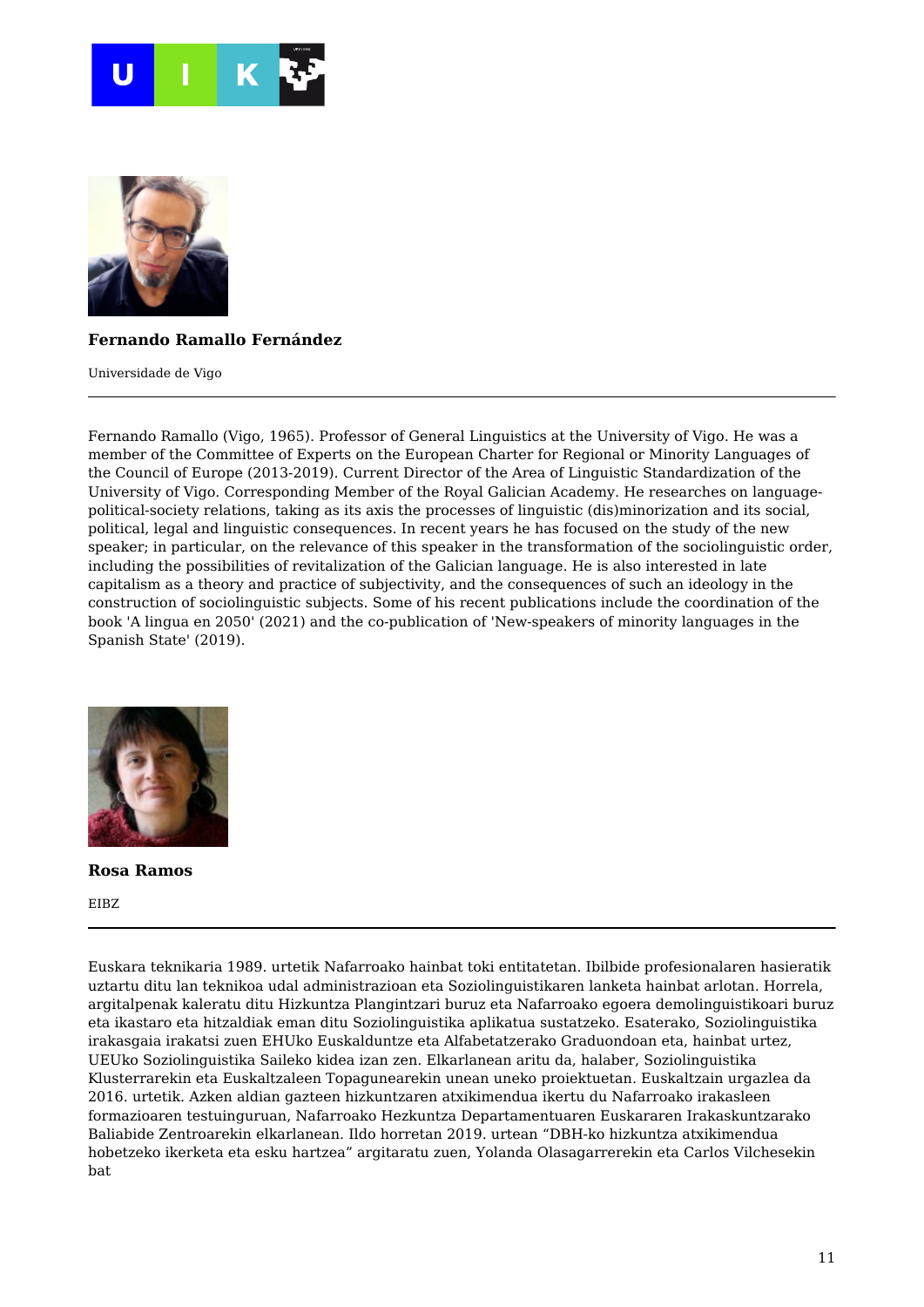



#### **June Telletxea Franco**

Student. University of Deusto

June Telletxea Franco Deustuko Unibertsitateko Gizarte Hezkuntza eta Gizarte Laneko azken urteko ikaslea. Graletan "Deustuko Unibertsitatearen Berdintasun-Planaren kontziliazio-neurrien balorazioa" ikerketa aurkeztu du Gizarte Lanean eta "Zaintza-lanak erdigunean: etxe-langile migratuen aktibismoa eta aldarrikapenak" ikerketa aurkeztuko du Gizarte Hezkuntzan. Unibertsitatean "Bilbo Handiko unibertsitate-ikasleen mundantza prozesuak" ikerketan ikerketa-kide moduan parte hartu du. Horrez gain, Bilboko Mugimendu Feministako eta auzo-mugimenduko eragile desberdinetako kidea da.



**Jacqueline Urla** University of Massachusetts

Jacqueline Urla is Professor of Anthropology at the University of Massachusetts Amherst and Associate Editor of the International Journal of the Sociology of Language. She specializes in cultural and linguistic anthropology and has conducted decades of research on the changing discourse and practices of Basque language advocacy. She has used ethnographic methods to examine such issues as language standardization, youth media, Basque in radical rock, language statistics, new speaker identities, and language and neoliberalism. She is the author of Reclaiming Basque: Language, Nation and Cultural Activism (2012) and is co-editor with. Fernando Ramallo, "Activating New Speakers: Research among Spain's Historic Linguistic Minorities." in Journal of Multilingual and Multicultural Development

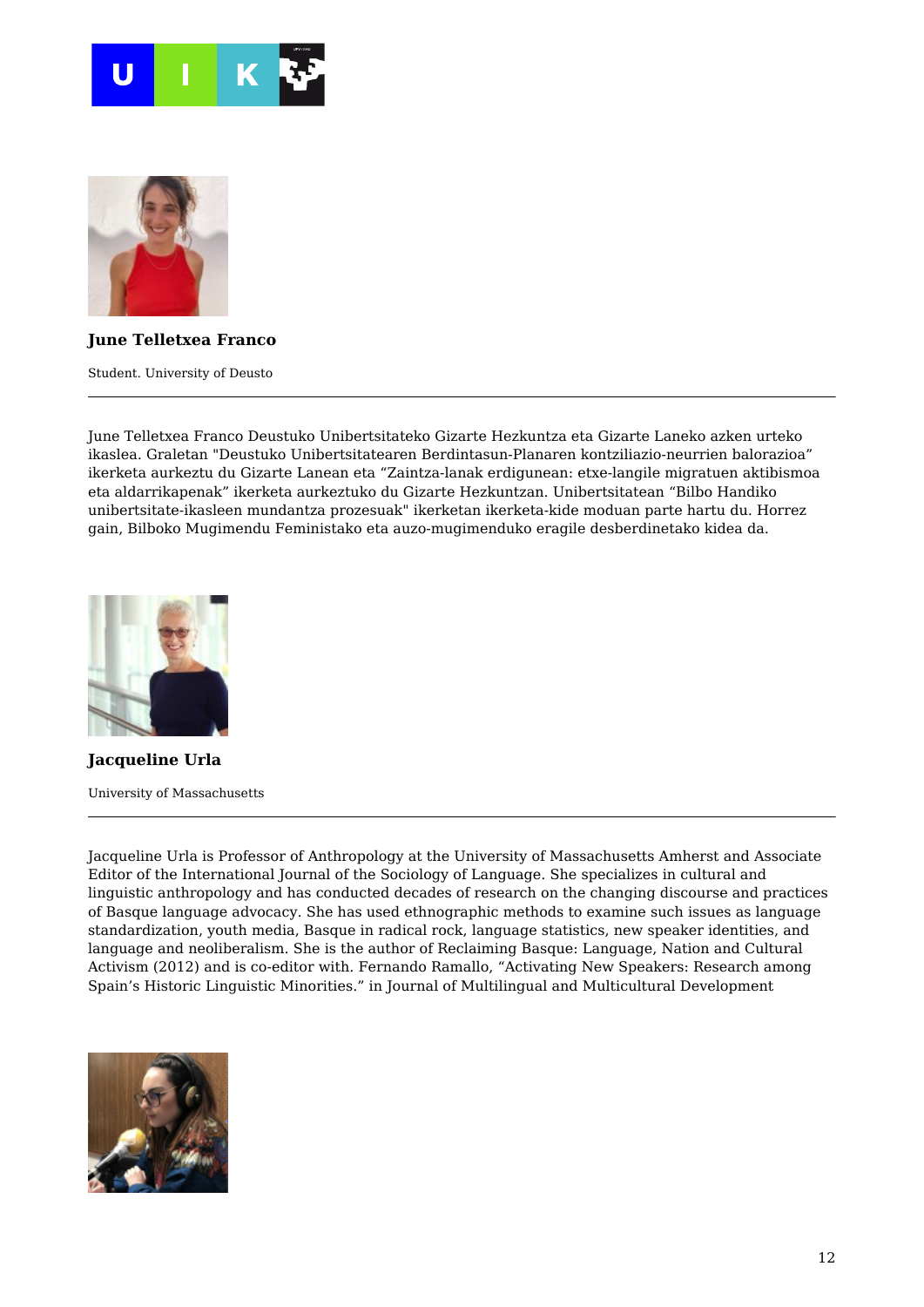

#### **Nerea Vicente**

Student. University of the Basque Country

Nerea Vicente Azpeitia is a student of journalism at the UPV Faculty of Social Sciences and Communication. She is 25 years old. In the third year he worked as a collaborator in the PortuRadio Cafeteria program for a year, where he discovered that radio is his passion, and in the fourth year he did an internship in Onda Vasca. He is currently doing the TFG, combining graphic design and journalism.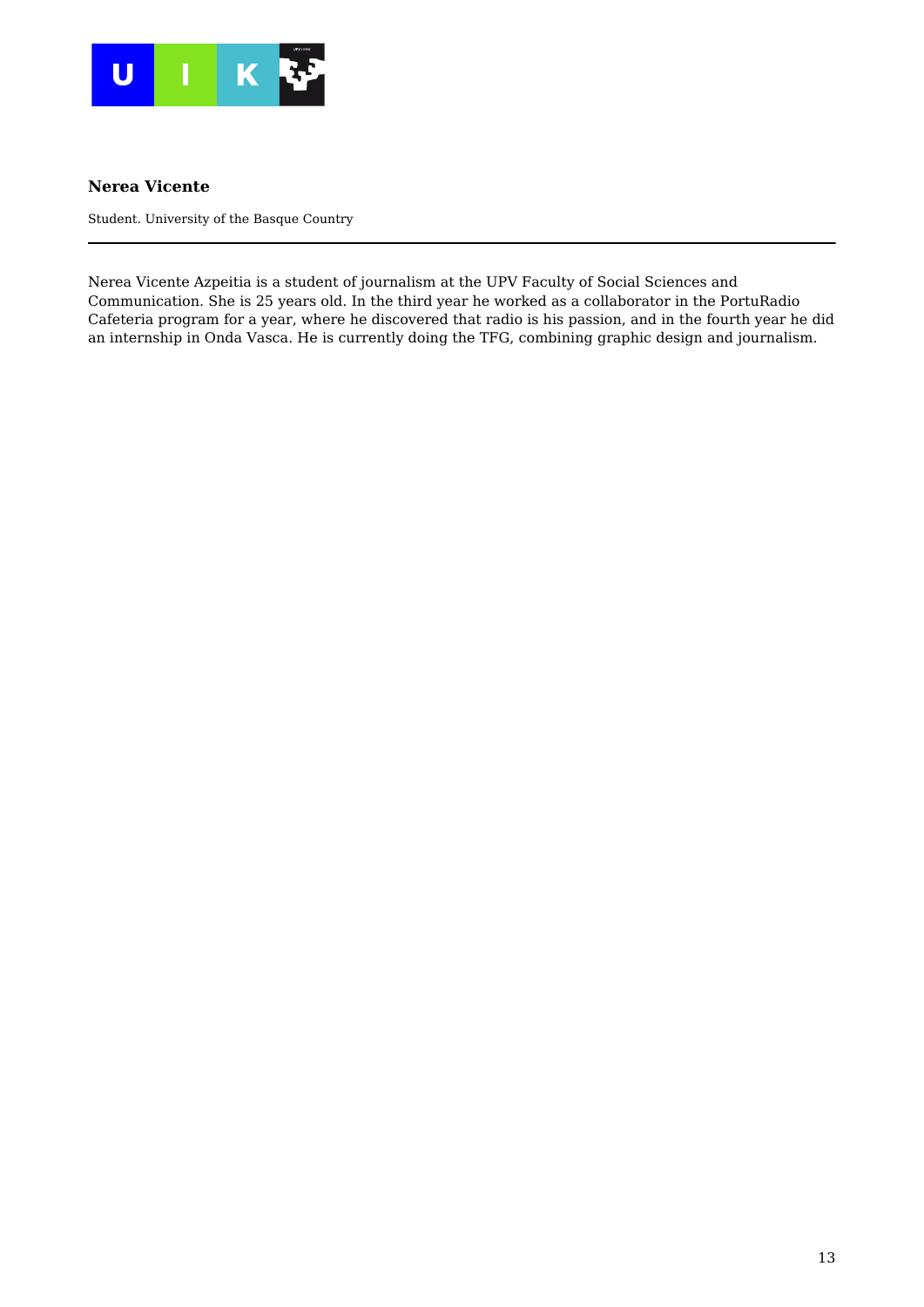

# **Registration fees**

| 0 EUR                   |
|-------------------------|
|                         |
|                         |
| <b>UNTIL 07-06-2022</b> |
|                         |

General 0 EUR